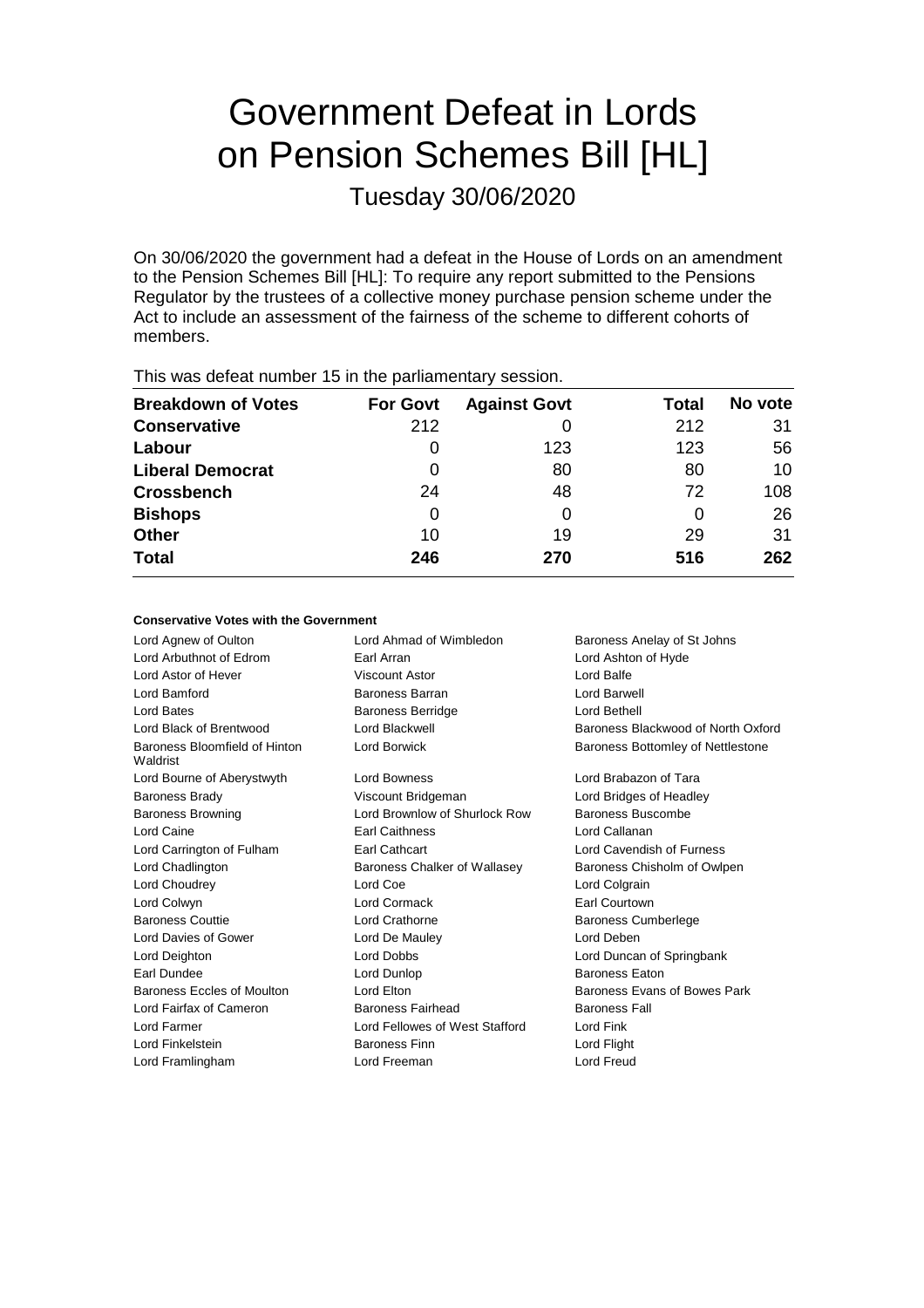Lord Gardiner of Kimble **Baroness Gardner of Parkes** Lord Garnier<br>
Lord Geddes **Lord Glendo**<br>
Lord Glendon Lord Goodlad Lord Grade of Yarmouth Lord Greenhalgh Lord Griffiths of Fforestfach Lord Hague of Richmond Viscount Hailsham Lord Hamilton of Epsom Baroness Hanham Baroness Harding of Winscombe Lord Haselhurst **Lord Hayward** Baroness Helic Lord Henley Lord Hill of Oareford Lord Hodgson of Astley Abbotts Baroness Hodgson of Abinger Earl Home Earl Home Baroness Hooper Lord Horam Lord Howard of Lympne Lord Howard of Rising Earl Howe Lord Howell of Guildford Lord Hunt of Wirral Lord James of Blackheath Baroness Jenkin of Kennington Lord Jopling Lord Keen of Elie Lord King of Bridgwater Lord Kirkham Lord Kirkhope of Harrogate Lord Lang of Monkton Lord Lansley Lord Leigh of Hurley **Lord Lexden** Lord Lexden **Lord Lord Lilley** Earl Lindsay **Lord Lingfield** Lord Lingfield **Lord Lingfield** Lord Livingston of Parkhead Marquess of Lothian **Lord Lord Lucas** Lord Mackay of Clashfern Lord Mancroft Baroness Manzoor Lord Marland Lord Marlesford **Lord McColl of Dulwich** Baroness McGregor-Smith Lord McInnes of Kilwinning **Baroness McIntosh of Pickering** Baroness Meyer Baroness Mobarik Baroness Mone Duke of Montrose Baroness Morgan of Cotes **Baroness Morris of Bolton** Lord Moynihan Lord Naseby Lord Nash Baroness Neville-Jones Baroness Noakes Lord Northbrook Lord Norton of Louth Lord O'Shaughnessy Lord Parkinson of Whitley Bay Lord Patten Baroness Penn **Baroness Pidding** Lord Pickles **Baroness Pidding** Baroness Pidding Lord Polak Lord Popat Lord Porter of Spalding Lord Price Lord Rana Lord Randall of Uxbridge Lord Ranger **Baroness Rawlings** Lord Reay Baroness Redfern Lord Renfrew of Kaimsthorn Lord Ribeiro Viscount Ridley Lord Risby Lord Robathan Baroness Rock Lord Rose of Monewden Lord Rotherwick Lord Saatchi Baroness Sanderson of Welton Lord Sassoon Baroness Sater **Baroness Scott of Bybrook** Baroness Seccombe Baroness Shackleton of Belgravia Lord Sheikh Baroness Shephard of Northwold Lord Sherbourne of Didsbury **Baroness Shields** Earl Shrewsbury Lord Smith of Hindhead Baroness Stedman-Scott Lord Sterling of Plaistow Baroness Sugg **Lord Suri Lord Suri Lord Suri Lord Suri Lord Swinfen** Lord Taylor of Holbeach Lord Tebbit Lord Trefgarne Viscount Trenchard **Lord Trimble** Lord True Lord Tugendhat **Matter State Viscount Ullswater** Baroness Vere of Norbiton Baroness Verma Lord Vinson Lord Wakeham Lord Waldegrave of North Hill Baroness Warsi **Lord Wasserman** Lord Wei **Lord Whitby** Lord Whitby **Lord Willetts** Baroness Williams of Trafford Baroness Wyld Lord Young of Graffham Lord Young of Cookham Viscount Younger of Leckie

Lord Glendonbrook Lord Gold Baroness Goldie Lord Goldsmith of Richmond Park Baroness Neville-Rolfe **Baroness Newlove** Baroness Newlove **Baroness Nicholson of Winterbourne** 

#### **Conservative Votes against the Government**

#### **Labour Votes with the Government**

**Labour Votes against the Government**

Lord Allen of Kensington Lord Alli Baroness Bakewell Lord Bassam of Brighton Lord Berkeley

Baroness Amos **Baroness Andrews** Baroness Andrews **Baroness Armstrong of Hill Top**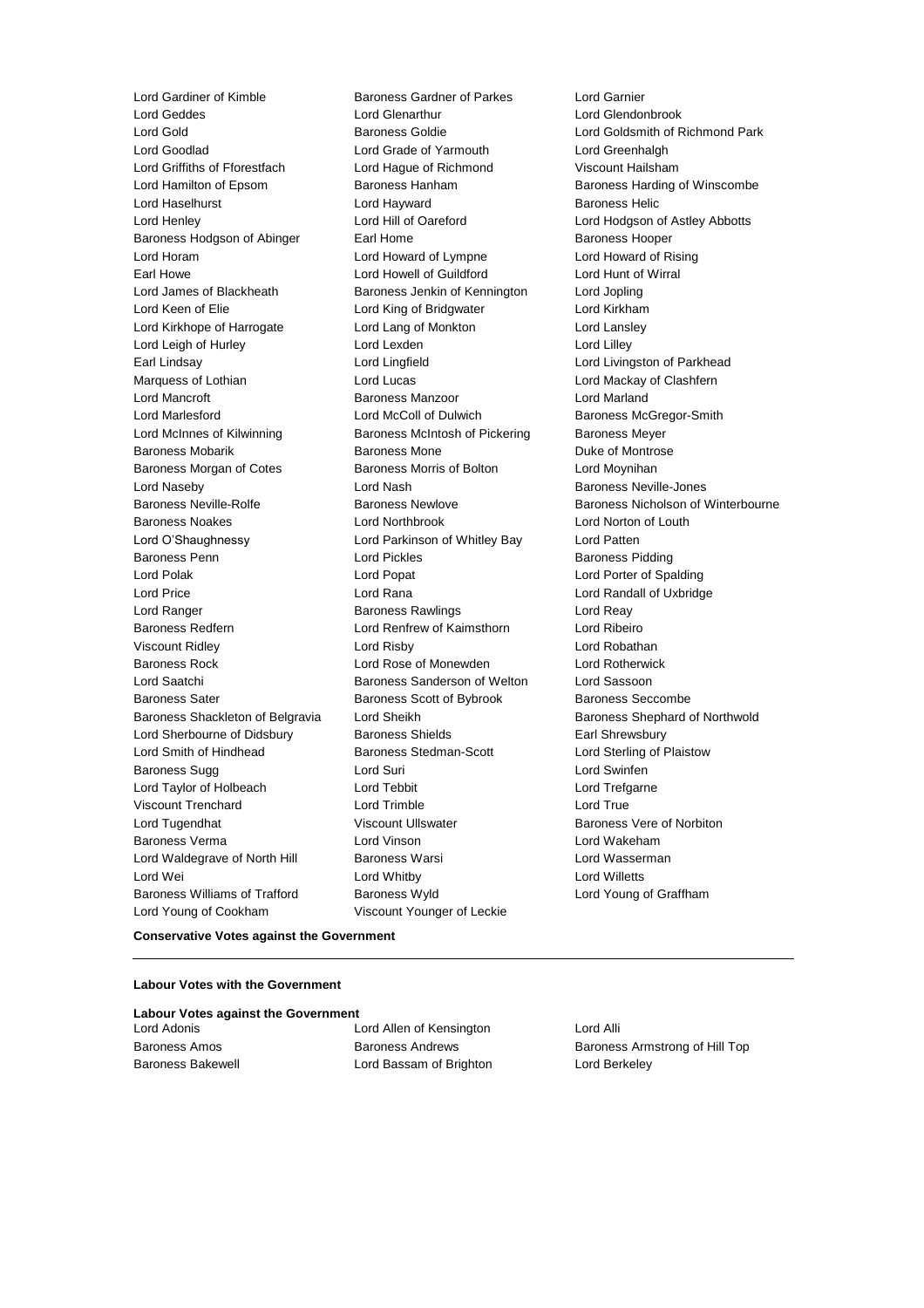Lord Bradley Lord Brooke of Alverthorpe Lord Browne of Ladyton Baroness Bryan of Partick Lord Campbell-Savours<br>Baroness Chakrabarti Lord Clark of Windermere Lord Collins of Hight Baroness Corston **Baroness Crawley Baroness Crawley** Lord Cunningham of Felling Lord Davidson of Glen Clova Baroness Donaghy Baroness Drake Lord Dubs Lord Eatwell Lord Elder Lord Evans of Watford Lord Faulkner of Worcester Lord Filkin Lord Foulkes of Cumnock Baroness Gale Baroness Golding Lord Goldsmith Baroness Goudie Lord Grantchester Lord Griffiths of Burry Port Lord Grocott Lord Hain Viscount Hanworth Lord Harris of Haringey Lord Haskel Lord Haughey **Baroness Hayter of Kentish Town** Baroness Healy of Primrose Hill Lord Hendy **Baroness Henig** Baroness Henig Baroness Hilton of Eggardon Lord Hollick Lord Howarth of Newport Lord Hunt of Kings Heath Lord Hutton of Furness **Baroness Jay of Paddington** Baroness Jones of Whitchurch Lord Jordan Lord Judd Lord Kennedy of Southwark Baroness Kennedy of The Shaws Lord Kestenbaum Lord Knight of Weymouth Baroness Lawrence of Clarendon Lord Leitch Lord Lennie Lord Levy Baroness Liddell of Coatdyke Lord Liddle Lord Lipsey **Baroness Lister of Burtersett** Lord Livermore Lord MacKenzie of Culkein **Baroness Massey of Darwen** Lord Maxton Lord McAvoy Lord McConnell of Glenscorrodale Baroness McDonagh Baroness McIntosh of Hudnall Lord McKenzie of Luton Lord McNicol of West Kilbride Lord Mendelsohn **Lord Monks Lord Monks** Baroness Morgan of Huyton Baroness Morris of Yardley **Lord Morris of Aberavon** Lord Murphy of Torfaen Baroness Osamor **Lord Pendry Communist Communist Party Baroness Pitkeathley** Baroness Primarolo **Baroness Prosser Baroness Prosser** Lord Puttnam Baroness Quin **Baroness Ramsay of Cartvale** Baroness Rebuck Lord Reid of Cardowan Lord Robertson of Port Ellen Lord Rooker Lord Rosser Baroness Royall of Blaisdon Baroness Sherlock Viscount Simon **Baroness Smith of Gilmorehill** Baroness Smith of Basildon Lord Snape **Baroness Taylor of Bolton** Baroness Thornton Baroness Thornton Lord Triesman **Lord Tunnicliffe** Lord Turnberg Lord Turnberg Baroness Warwick of Undercliffe Lord Watson of Invergowrie Lord West of Spithead Baroness Wheeler **Baroness Whitaker** Lord Whitty Baroness Wilcox of Newport Lord Wills Lord Winston

Baroness Billingham Lord Blunkett Lord Boateng Lord Clark of Windermere Lord Collins of Highbury Lord Wood of Anfield Baroness Young of Old Scone Lord Young of Norwood Green

# **Liberal Democrat Votes with the Government**

| Liberal Democrat Votes against the Government |                                    |                                |  |  |  |
|-----------------------------------------------|------------------------------------|--------------------------------|--|--|--|
| Lord Addington                                | Lord Alderdice                     | Lord Allan of Hallam           |  |  |  |
| Baroness Bakewell of Hardington<br>Mandeville | <b>Baroness Barker</b>             | Lord Beith                     |  |  |  |
| Baroness Benjamin                             | Baroness Bonham-Carter of Yarnbury | Baroness Bowles of Berkhamsted |  |  |  |
| Lord Bradshaw                                 | <b>Baroness Brinton</b>            | Lord Bruce of Bennachie        |  |  |  |
| Lord Burnett                                  | Baroness Burt of Solihull          | Lord Campbell of Pittenweem    |  |  |  |
| Lord Chidgey                                  | Lord Clement-Jones                 | <b>Lord Cotter</b>             |  |  |  |
| Lord Dholakia                                 | <b>Baroness Doocey</b>             | Baroness Featherstone          |  |  |  |
| Lord Foster of Bath                           | Lord Fox                           | Baroness Garden of Frognal     |  |  |  |
| Lord German                                   | Earl Glasgow                       | Lord Goddard of Stockport      |  |  |  |
| Lord Greaves                                  | <b>Baroness Grender</b>            | <b>Baroness Hamwee</b>         |  |  |  |
| Baroness Harris of Richmond                   | <b>Baroness Humphreys</b>          | Lord Hussain                   |  |  |  |
| Baroness Hussein-Ece                          | Baroness Janke                     | <b>Baroness Jolly</b>          |  |  |  |
| Lord Jones of Cheltenham                      | Baroness Kramer                    | Lord Lee of Trafford           |  |  |  |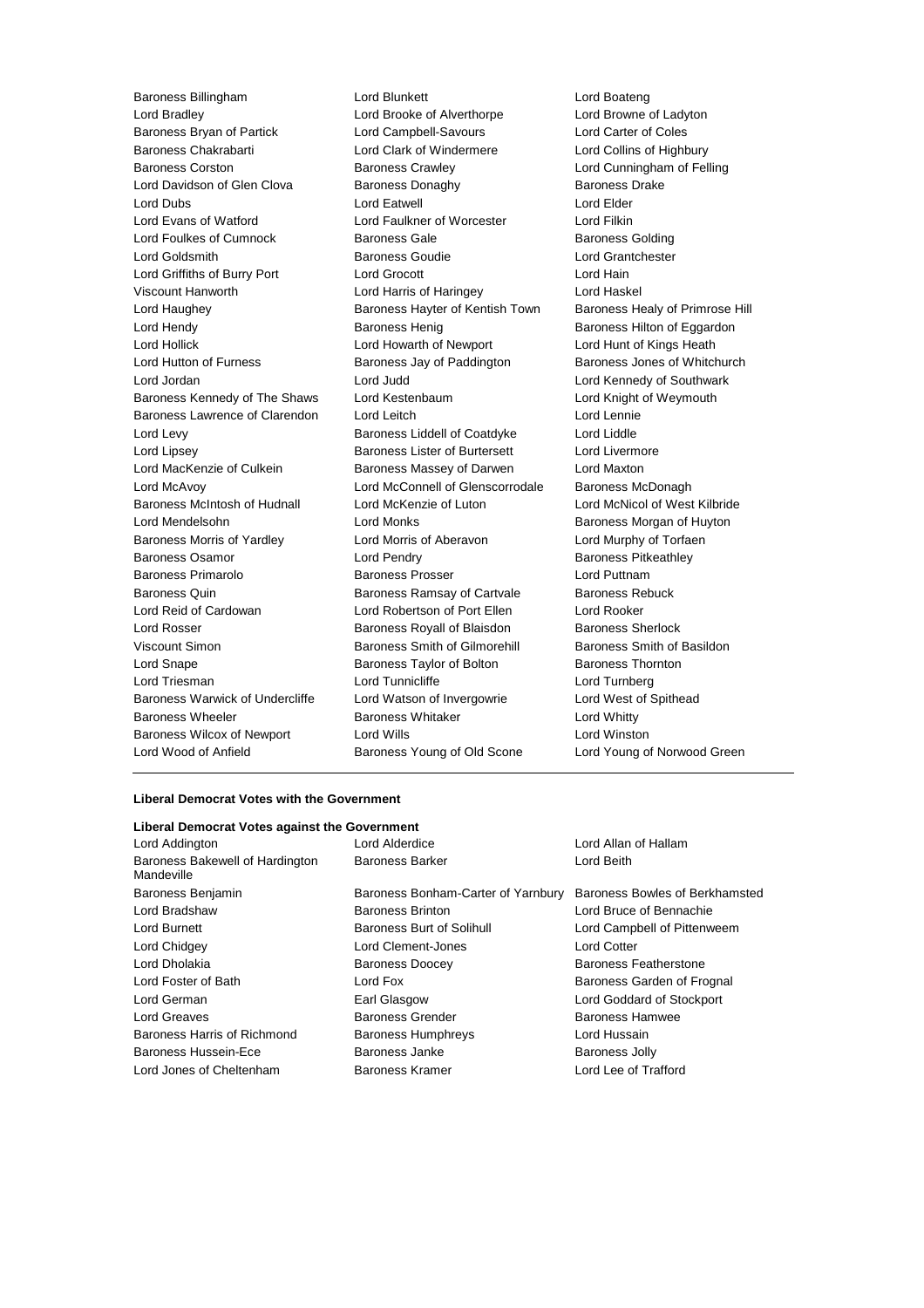Baroness Ludford Lord McNally Lord Newby Baroness Northover Lord Oates Lord Paddick Lord Palmer of Childs Hill Baroness Randerson Lord Razzall Lord Redesdale Lord Scriven **Lord Sharkey Communist Communist Sheehan** Lord Shipley **Lord Shutt of Greetland** Baroness Smith of Newnham Lord Stoneham of Droxford Lord Storey Lord Strasburger Lord Stunell **Baroness Suttie Lord Taverne** Lord Taylor of Goss Moor Lord Teverson Lord Thomas of Gresford Baroness Thomas of Winchester Baroness Thornhill Viscount Thurso Lord Tope **Lord Tyler Lord Tyler Baroness Tyler of Enfield** Lord Verjee Lord Wallace of Tankerness Baroness Walmsley Lord Willis of Knaresborough Lord Wrigglesworth

- 
- Lord Rennard Lord Roberts of Llandudno Baroness Scott of Needham Market

# **Crossbench Votes with the Government**<br>Lord Berkeley of Knighton Lor

Lord Cameron of Dillington Lord Carey of Clifton Lord Carrington Baroness Cavendish Little Venice Lord Chartres Lord Curry of Kirkharle Earl Erroll Lord Geidt Lord Greenway **Lord Hogan-Howe** Baroness Hogg **CO** Lord Hope of Craighead Lord Judge Lord Kakkar Lord Macpherson of Earl's Court Lord Mawson **Baroness O'Loan** Lord Powell of Bayswater Lord St John of Bletso Lord Stirrup Lord Walker of Aldringham Baroness Watkins of Tavistock Viscount Waverley

#### **Crossbench Votes against the Government**

Lord Aberdare Lord Alton of Liverpool Lord Best Lord Broers **Baroness Brown of Cambridge** Baroness Bull Baroness Butler-Sloss Baroness Campbell of Surbiton Earl Clancarty Viscount Colville of Culross Earl Cork and Orrery Earl Courtenay of Devon Baroness Coussins Lord Craig of Radley Viscount Craigavon Lord Crisp Lord Cromwell Baroness Deech Baroness D'Souza **Baroness Exercices** Lord Eames **Baroness Exercices** Baroness Finlay of Llandaff Lord Grabiner **Baroness Grey-Thompson** Lord Harries of Pentregarth Baroness Hayman **Baroness Hollins** Baroness Hollins **Lord Kerslake** Lord Krebs Baroness Lane-Fox of Soho Lord Loomba Lord Low of Dalston **Lord Mair Baroness Morgan of Drefelin** Lord Pannick Baroness Prashar Lord Ravensdale Lord Rees of Ludlow Lord Ricketts Lord Russell of Liverpool Lord Singh of Wimbledon Lord Smith of Kelvin Duke of Somerset Earl Stair **Baroness Stern Earl Stair Lord Thurlow** 

Lord Vaux of Harrowden Lord Wilson of Dinton Baroness Young of Hornsey

#### **Bishop Votes with the Government**

# **Bishop Votes against the Government**

# **Other Votes with the Government**

Lord Browne of Belmont Lord Empey Lord Gadhia Lord Hay of Ballyore Lord Holmes of Richmond Lord Lupton Lord Mann Lord McCrea Magherafelt and Cookstown

Lord Rogan

Lord Taylor of Warwick